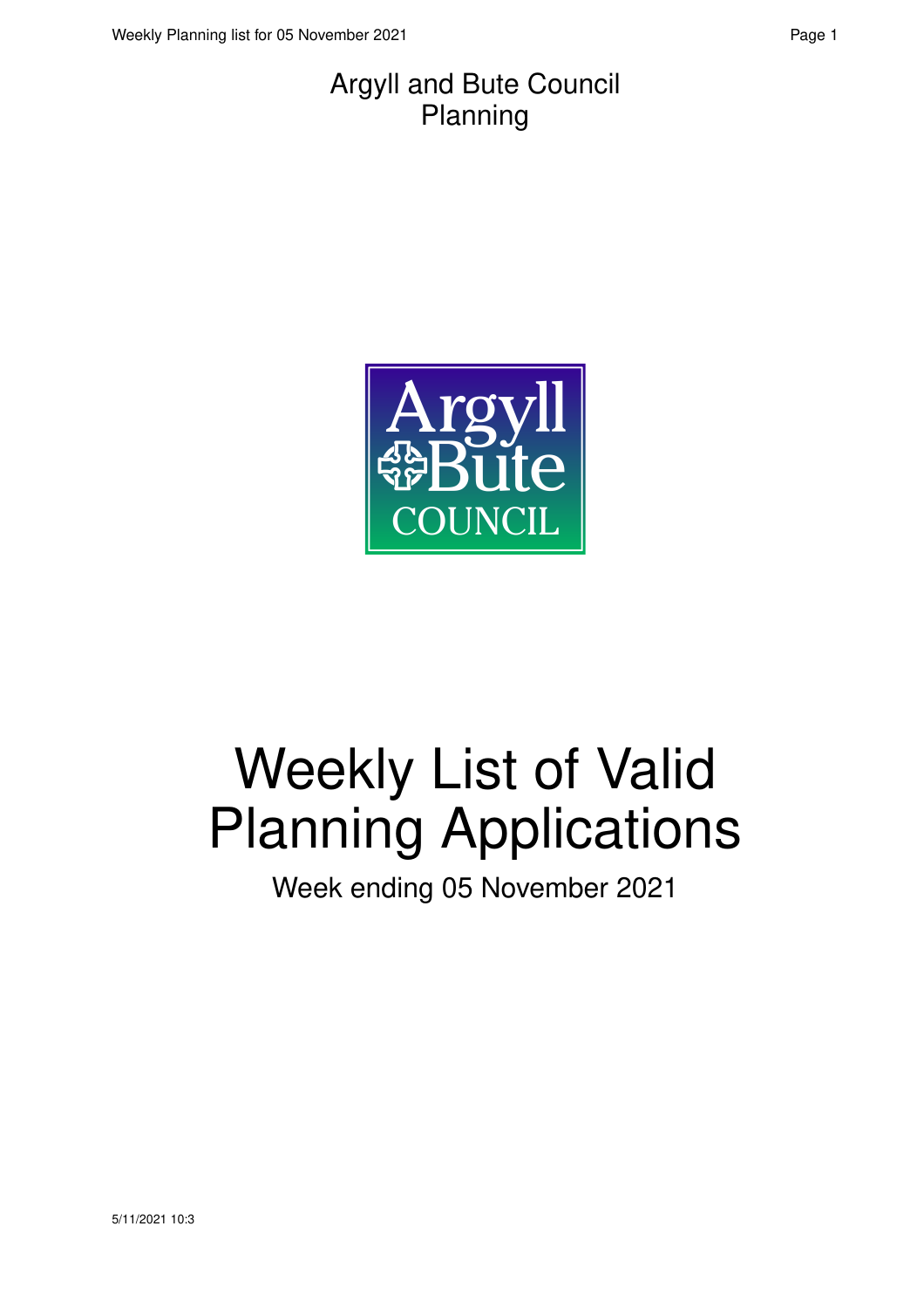### **Bute and Cowal**

| Reference:                | 21/00982/PP                                                                                                                     | Officer:<br>Telephone: | <b>Brian Close</b><br>01546 605518                         |
|---------------------------|---------------------------------------------------------------------------------------------------------------------------------|------------------------|------------------------------------------------------------|
| <b>Ward Details:</b>      | 06 - Cowal                                                                                                                      |                        |                                                            |
| <b>Community Council:</b> | Kilmun Community Council                                                                                                        |                        |                                                            |
| Proposal:                 |                                                                                                                                 |                        |                                                            |
|                           | Alterations, extension and conversion of derelict steading to<br>form dwellinghouse with residential annexe and installation of |                        |                                                            |
|                           | replacement septic tank                                                                                                         |                        |                                                            |
| Location:                 |                                                                                                                                 |                        | Ballochyle Steading, Sandbank, Dunoon, Argyll And Bute,    |
|                           | <b>PA23 8RD</b>                                                                                                                 |                        |                                                            |
| <b>Applicant:</b>         | Ms Kathleen Gunning                                                                                                             |                        |                                                            |
|                           | 2 Gauvain Close, Alton, GU34 2SB                                                                                                |                        |                                                            |
| Agent:                    | N/A                                                                                                                             |                        |                                                            |
|                           |                                                                                                                                 |                        |                                                            |
| <b>Development Type:</b>  | N03B - Housing - Local                                                                                                          |                        |                                                            |
| <b>Grid Ref:</b>          | 213905 - 682153                                                                                                                 |                        |                                                            |
|                           |                                                                                                                                 |                        |                                                            |
|                           |                                                                                                                                 |                        |                                                            |
|                           |                                                                                                                                 |                        |                                                            |
| Reference:                | 21/02025/PPP                                                                                                                    | Officer:<br>Telephone: | Allocated To Area Office<br>01546 605518                   |
| <b>Ward Details:</b>      | 07 - Dunoon                                                                                                                     |                        |                                                            |
| <b>Community Council:</b> | South Cowal Community Council                                                                                                   |                        |                                                            |
| Proposal:                 |                                                                                                                                 |                        | Renewal of planning permission in principle reference      |
|                           |                                                                                                                                 |                        | 18/01164/PPP (Site for the erection of dwellinghouse)      |
| Location:                 |                                                                                                                                 |                        | Land West Of Larach Bhan, 141 Bullwood Road, Innellan,     |
|                           | Argyll And Bute                                                                                                                 |                        |                                                            |
| <b>Applicant:</b>         | Mr And Mrs G Henderson                                                                                                          |                        |                                                            |
|                           |                                                                                                                                 |                        | Larach Bhan, 141 Bullwood Road, Innellan, Dunoon, Argyll   |
|                           | And Bute, PA23 7QN                                                                                                              |                        |                                                            |
| Agent:                    | N/A                                                                                                                             |                        |                                                            |
|                           |                                                                                                                                 |                        |                                                            |
| <b>Development Type:</b>  | N03B - Housing - Local                                                                                                          |                        |                                                            |
| <b>Grid Ref:</b>          | 215670 - 672260                                                                                                                 |                        |                                                            |
|                           |                                                                                                                                 |                        |                                                            |
|                           |                                                                                                                                 |                        |                                                            |
|                           |                                                                                                                                 |                        |                                                            |
| Reference:                | 21/02093/PP                                                                                                                     | Officer:               | Allocated To Area Office                                   |
|                           |                                                                                                                                 | Telephone:             | 01546 605518                                               |
| <b>Ward Details:</b>      | 07 - Dunoon                                                                                                                     |                        |                                                            |
| <b>Community Council:</b> | <b>Dunoon Community Council</b>                                                                                                 |                        |                                                            |
| Proposal:                 | Erection of two storey side extension                                                                                           |                        |                                                            |
| Location:                 |                                                                                                                                 |                        | 2 Ardenslate Crescent, Kirn, Dunoon, Argyll And Bute, PA23 |
|                           | 8NG                                                                                                                             |                        |                                                            |
| <b>Applicant:</b>         | Mr David Gillan                                                                                                                 |                        |                                                            |
|                           |                                                                                                                                 |                        | 2 Ardenslate Crescent, Kirn, Dunoon, Argyll And Bute, PA23 |
|                           | 8NG                                                                                                                             |                        |                                                            |
| Agent:                    | Douglas Galloway                                                                                                                |                        |                                                            |
|                           |                                                                                                                                 |                        | 12 Dixon Avenue, Kirn, Dunoon, Argyll And Bute, PA23 8NA   |
| <b>Development Type:</b>  | N01 - Householder developments                                                                                                  |                        |                                                            |
| <b>Grid Ref:</b>          | 217767 - 678181                                                                                                                 |                        |                                                            |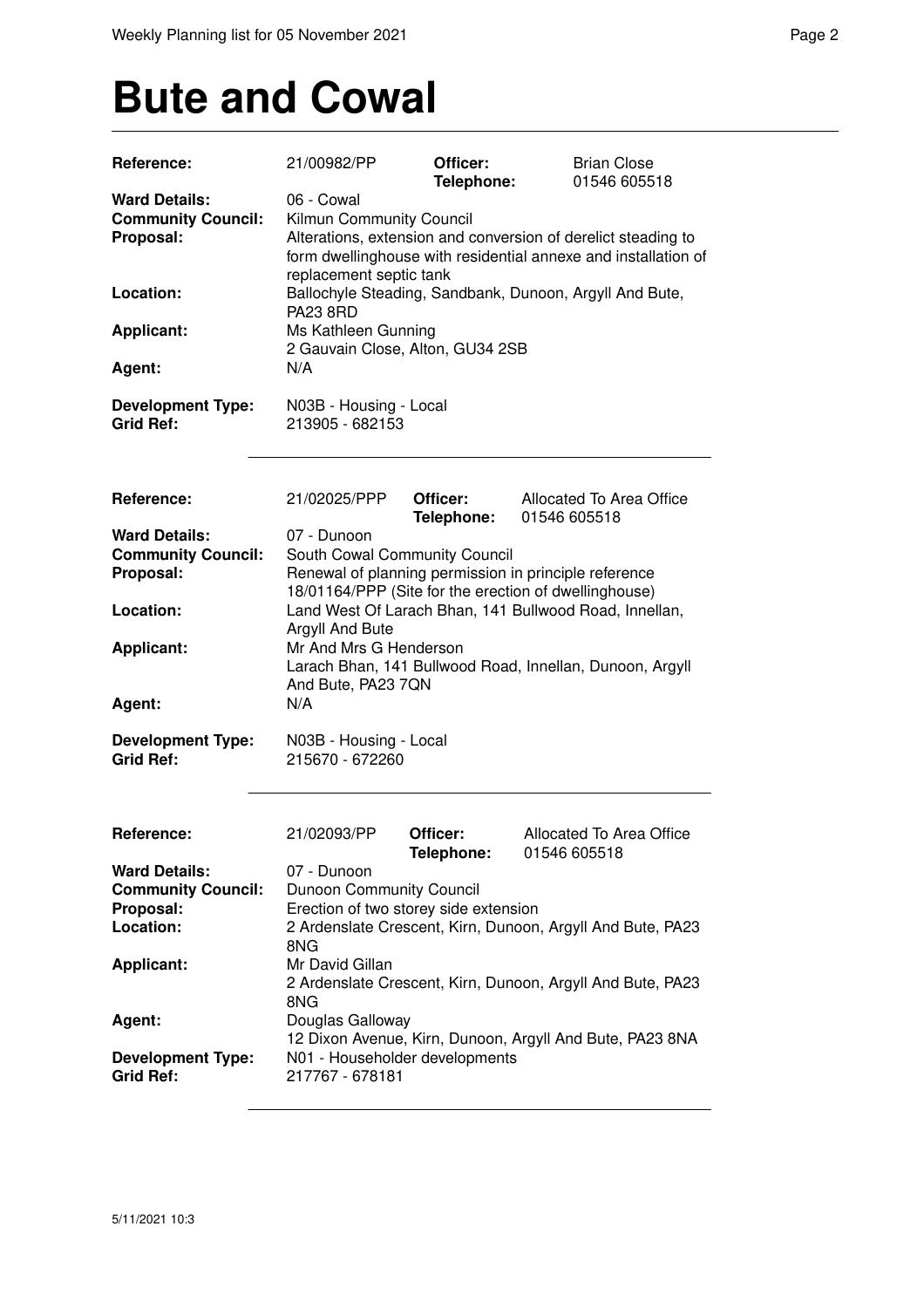Weekly Planning list for 05 November 2021 and the state of the Page 3 Page 3

| Reference:                | 21/02288/NMA                                                                                                                                                                                                                                                                                                                                                                                        | Officer:<br>Telephone: | Steven Gove<br>01546 605518 |  |
|---------------------------|-----------------------------------------------------------------------------------------------------------------------------------------------------------------------------------------------------------------------------------------------------------------------------------------------------------------------------------------------------------------------------------------------------|------------------------|-----------------------------|--|
| <b>Ward Details:</b>      | 08 - Isle Of Bute                                                                                                                                                                                                                                                                                                                                                                                   |                        |                             |  |
| <b>Community Council:</b> | <b>Bute Community Council</b>                                                                                                                                                                                                                                                                                                                                                                       |                        |                             |  |
| Proposal:                 | Non Material Amendment to Planning Permission 20/00443/PP<br>-(Alterations, extensions and subdivision of dwellinghouse to<br>form 2 flats, formation of patio area, retaining wall and forma-<br>tion of additional off street parking) - increase in opening<br>between day lounge and dining area, reposition of attic stair,<br>amend first floor and attic floor layout and adjust roof lights |                        |                             |  |
| Location:                 | Ardnamara, Academy Road, Rothesay, Isle Of Bute, Argyll And<br>Bute, PA20 0BG                                                                                                                                                                                                                                                                                                                       |                        |                             |  |
| <b>Applicant:</b>         | Drew Burchenal                                                                                                                                                                                                                                                                                                                                                                                      |                        |                             |  |
|                           | Ardnamara, Academy Street, Rothesay, Isle Of Bute, Argyll<br>And Bute, PA20 0BG                                                                                                                                                                                                                                                                                                                     |                        |                             |  |
| Agent:                    | George Skinner<br>272 Bath Street, Glasgow, G2 4JR                                                                                                                                                                                                                                                                                                                                                  |                        |                             |  |
| <b>Development Type:</b>  | NMA 6W - NMA - Non-Householder (6 wk target)                                                                                                                                                                                                                                                                                                                                                        |                        |                             |  |
| <b>Grid Ref:</b>          | 208314 - 664942                                                                                                                                                                                                                                                                                                                                                                                     |                        |                             |  |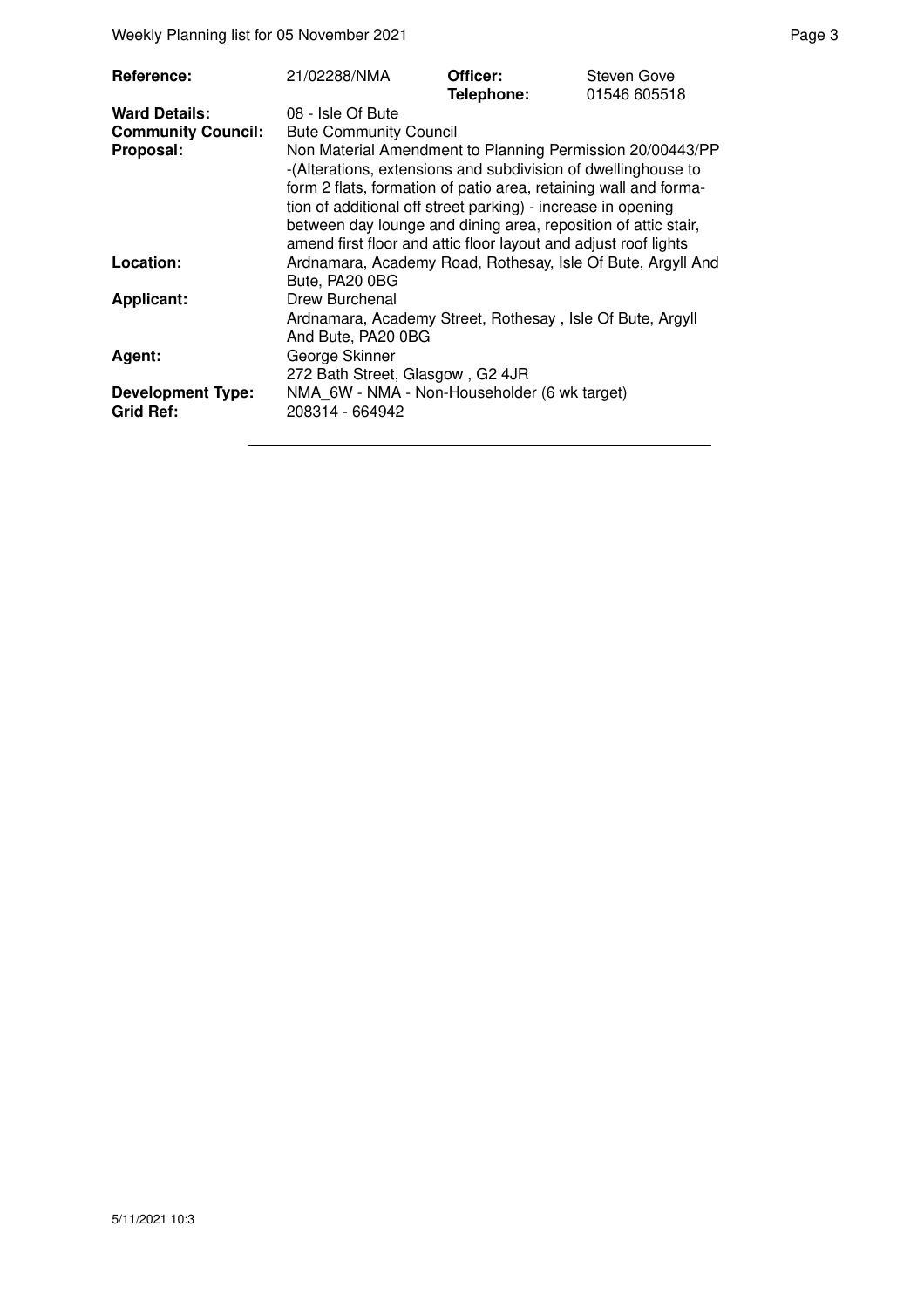### **Helensburgh and Lomond**

| Reference:                                                     | 21/01560/PP                                                                                                                                                                                                                                                                                      | Officer:<br>Telephone: | Karen Malloy<br>01546 605518                               |  |
|----------------------------------------------------------------|--------------------------------------------------------------------------------------------------------------------------------------------------------------------------------------------------------------------------------------------------------------------------------------------------|------------------------|------------------------------------------------------------|--|
| <b>Ward Details:</b><br><b>Community Council:</b><br>Proposal: | 09 - Lomond North<br>Rhu And Shandon Community Council<br>Erection of decking                                                                                                                                                                                                                    |                        |                                                            |  |
| Location:                                                      | Bute, G84 8LL                                                                                                                                                                                                                                                                                    |                        | The Rose House, Glenarn Road, Rhu, Helensburgh, Argyll And |  |
| <b>Applicant:</b>                                              | Professor Simon Fraser<br>Bute, G84 8LL                                                                                                                                                                                                                                                          |                        | The Rose House, Glenarn Road, Rhu, Helensburgh, Argyll And |  |
| Agent:                                                         | N/A                                                                                                                                                                                                                                                                                              |                        |                                                            |  |
| <b>Development Type:</b><br><b>Grid Ref:</b>                   | N01 - Householder developments<br>227286 - 683879                                                                                                                                                                                                                                                |                        |                                                            |  |
| Reference:                                                     | 21/01709/HSZCON                                                                                                                                                                                                                                                                                  | Officer:<br>Telephone: | Emma Jane<br>01546 605518                                  |  |
| <b>Ward Details:</b><br><b>Community Council:</b><br>Proposal: | 09 - Lomond North<br>Rosneath And Clynder Community Council<br>Hazardous substances consent for the storage of liquefied pe-                                                                                                                                                                     |                        |                                                            |  |
| Location:                                                      | troleum gas (LPG)<br>Rosneath Castle Caravan Park, Rosneath, Helensburgh, Argyll<br>And Bute, G84 0QS                                                                                                                                                                                            |                        |                                                            |  |
| <b>Applicant:</b>                                              | Rosneath Castle Caravan Park<br>Rosneath, Near Helensburgh, Argyll And Bute, G84 0QS                                                                                                                                                                                                             |                        |                                                            |  |
| Agent:                                                         | N/A                                                                                                                                                                                                                                                                                              |                        |                                                            |  |
| <b>Development Type:</b><br><b>Grid Ref:</b>                   | N16 - Hazardous substances consents<br>226875 - 682056                                                                                                                                                                                                                                           |                        |                                                            |  |
| Reference:                                                     | 21/02075/NMA                                                                                                                                                                                                                                                                                     | Officer:<br>Telephone: | Howard Young<br>01546 605518                               |  |
| <b>Ward Details:</b><br><b>Community Council:</b><br>Proposal: | 09 - Lomond North<br>Cove And Kilcreggan Community Council<br>Non Material Amendment to Planning Permission 19/00245/PP<br>-(Alterations and sub-division of dwellinghouse to form 5 flatted<br>dwellings) - change of ground floor layout to enable an accessi-<br>ble route into flats 1 and 2 |                        |                                                            |  |
| Location:                                                      | Kilcreggan Hotel, Argyll Road, Kilcreggan, Helensburgh, Argyll<br>And Bute, G84 0JP                                                                                                                                                                                                              |                        |                                                            |  |
| <b>Applicant:</b>                                              | Mr Timothy Gay<br>Kilcreggan Hotel, Argyll Road, Kilcreggan, Helensburgh, Argyll<br>And Bute, G84 0JP                                                                                                                                                                                            |                        |                                                            |  |
| Agent:                                                         | N/A                                                                                                                                                                                                                                                                                              |                        |                                                            |  |
| <b>Development Type:</b><br><b>Grid Ref:</b>                   | NMA_6W - NMA - Non-Householder (6 wk target)<br>223892 - 680570                                                                                                                                                                                                                                  |                        |                                                            |  |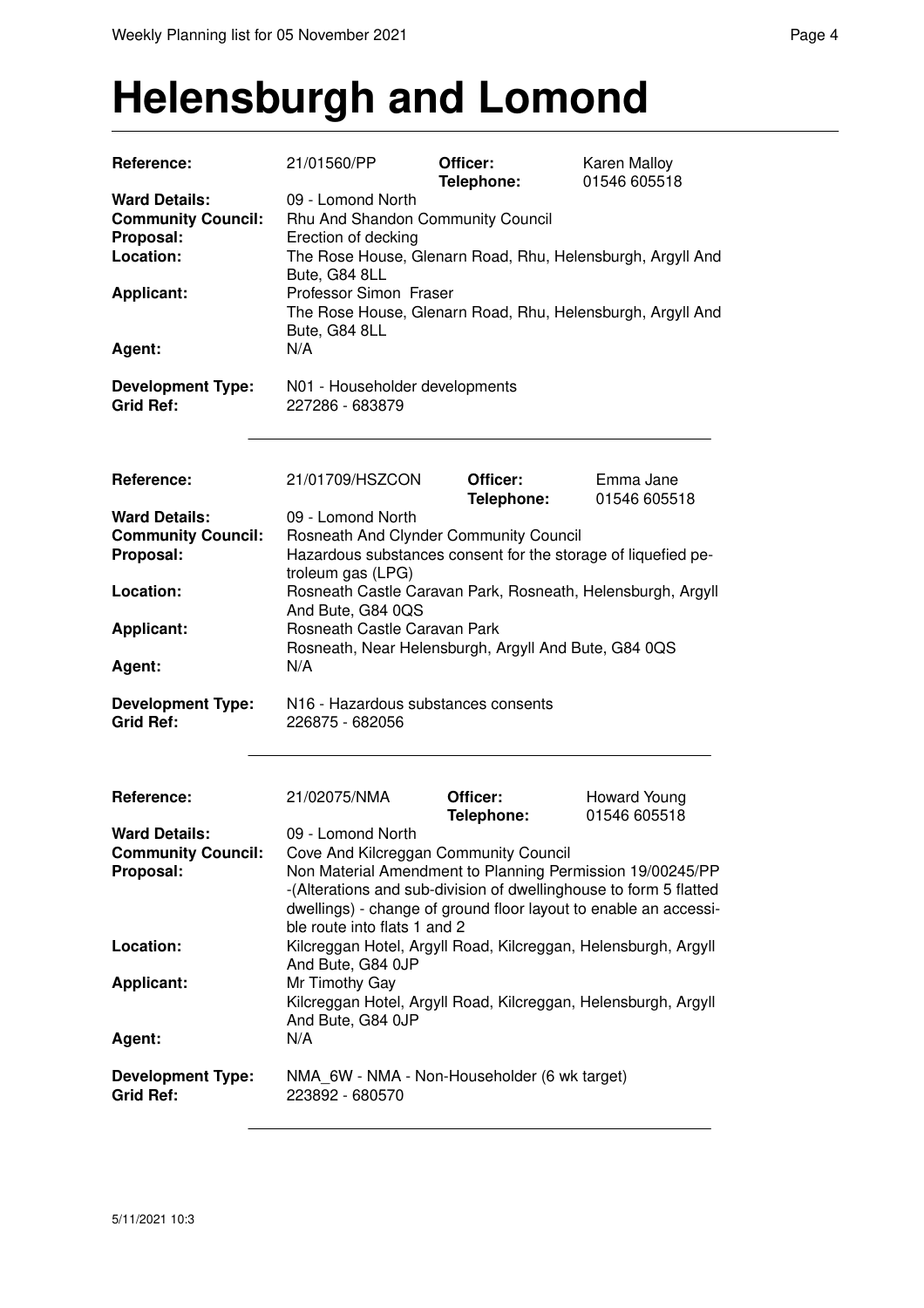Weekly Planning list for 05 November 2021 **Page 5** Page 5

| Reference:                | 21/02084/PP                                       | Officer:<br>Telephone: | Allocated To Area Office<br>01546 605518                       |  |
|---------------------------|---------------------------------------------------|------------------------|----------------------------------------------------------------|--|
| <b>Ward Details:</b>      | 10 - Helensburgh Central                          |                        |                                                                |  |
| <b>Community Council:</b> | <b>Helensburgh Community Council</b>              |                        |                                                                |  |
| Proposal:                 |                                                   |                        | Demolition of garage and erection of two storey side extension |  |
| Location:                 |                                                   |                        | 3 Glen Drive, Helensburgh, Argyll And Bute, G84 9BJ            |  |
| <b>Applicant:</b>         | Mr And Mrs E And N Carruthers                     |                        |                                                                |  |
|                           |                                                   |                        | 3 Glen Drive, Helensburgh, Argyll And Bute, G84 9BJ            |  |
| <b>Agent:</b>             | Orbis Design                                      |                        |                                                                |  |
|                           |                                                   |                        | Rosevale, Cumberland Road, Rhu, Helensburgh, Argyll And        |  |
|                           | Bute, G84 8RX                                     |                        |                                                                |  |
| <b>Development Type:</b>  | N01 - Householder developments                    |                        |                                                                |  |
| <b>Grid Ref:</b>          | 229661 - 683605                                   |                        |                                                                |  |
|                           |                                                   |                        |                                                                |  |
|                           |                                                   |                        |                                                                |  |
|                           |                                                   |                        |                                                                |  |
| Reference:                | 21/02215/TPO                                      | Officer:               | Allocated To Area Office                                       |  |
|                           |                                                   | Telephone:             | 01546 605518                                                   |  |
| <b>Ward Details:</b>      | 09 - Lomond North                                 |                        |                                                                |  |
| <b>Community Council:</b> | Cove And Kilcreggan Community Council             |                        |                                                                |  |
| Proposal:                 | Proposed felling of 1 Holly tree and 1 Hazel tree |                        |                                                                |  |

Lucerne, Knockderry Road, Cove, Helensburgh, Argyll And

Lucerne, Knockderry Road, Cove, Helensburgh, Argyll And

**Proposal:** Proposed felling of 1 Holly tree and 1 Hazel tree<br> **Location:** Lucerne, Knockderry Road, Cove, Helensburgh,

Bute, G84 0NT

Bute, G84 0NT

**Development Type:** N0 - not required for statutory returns<br>Grid Ref: 222283 - 682788 **Grid Ref:** 222283 - 682788

**Applicant:** Mr William Purdie

Agent: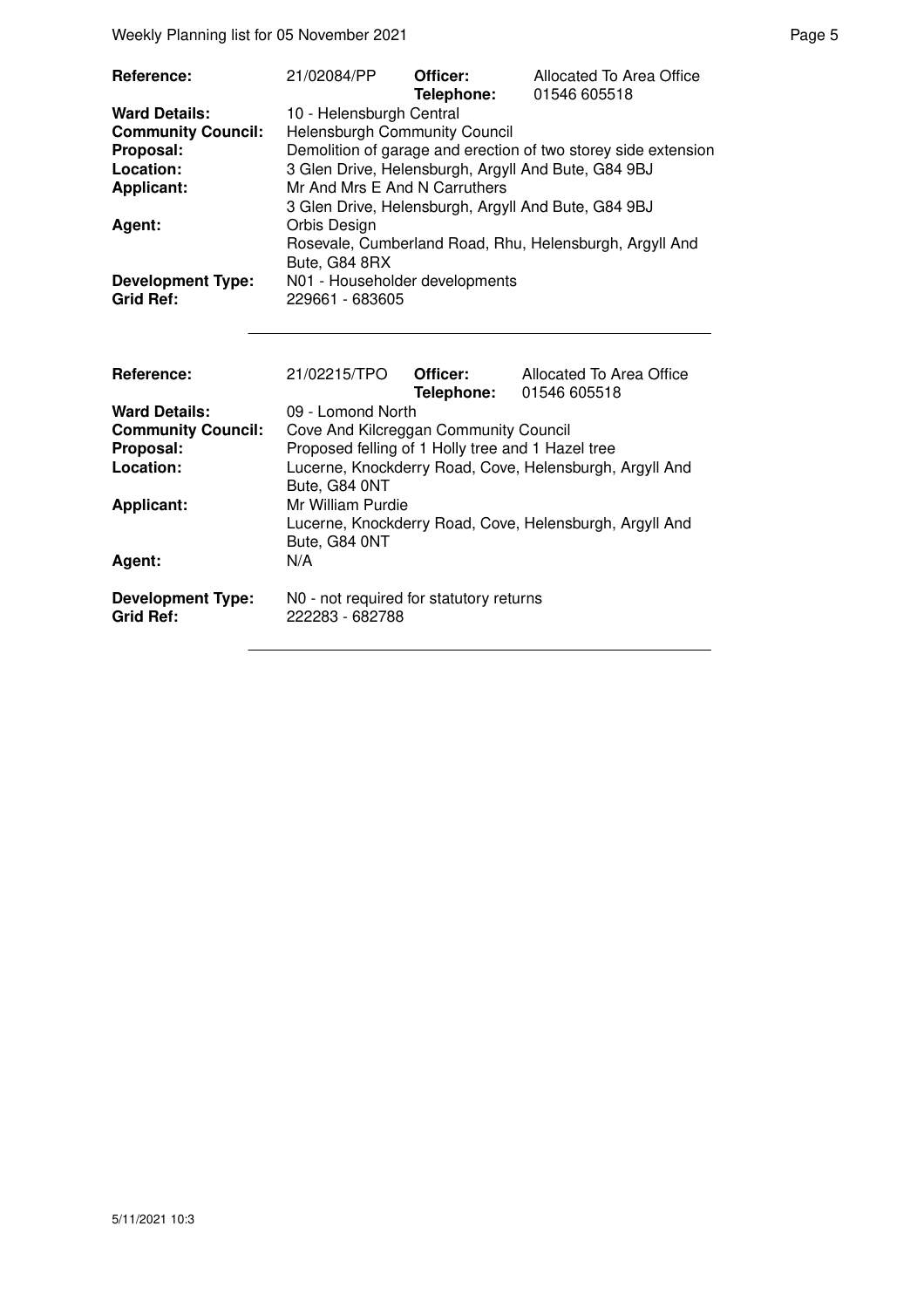#### **Oban, Lorn and the Isles**

| <b>Reference:</b>                                                                                          | 21/01627/PP                                                                                                                                                                                                                                                                                                                                                              | Officer:<br>Telephone: | Allocated To Area Office<br>01546 605518                          |  |  |
|------------------------------------------------------------------------------------------------------------|--------------------------------------------------------------------------------------------------------------------------------------------------------------------------------------------------------------------------------------------------------------------------------------------------------------------------------------------------------------------------|------------------------|-------------------------------------------------------------------|--|--|
| <b>Ward Details:</b><br><b>Community Council:</b><br>Proposal:<br>Location:<br><b>Applicant:</b><br>Agent: | 05 - Oban North And Lorn<br>Glenorchy And Inishail Community Council<br>Erection of multi purpose agricultural shed (including storage of<br>feed, machinery and use for animal husbandry and housing)<br>Brackley, Dalmally, Argyll And Bute, PA33 1AX<br>Mr George MacPherson<br>Brackley Farm, Brackley, Dalmally, Argyll And Bute, PA33 1AX<br><b>SAC Consulting</b> |                        |                                                                   |  |  |
| <b>Development Type:</b><br><b>Grid Ref:</b>                                                               | N04B - Business and Industry - Local<br>218049 - 726545                                                                                                                                                                                                                                                                                                                  |                        | Glencruitten Road, Oban, Argyll And Bute, PA34 4DW                |  |  |
|                                                                                                            |                                                                                                                                                                                                                                                                                                                                                                          |                        |                                                                   |  |  |
| Reference:                                                                                                 | 21/01792/PPP                                                                                                                                                                                                                                                                                                                                                             | Officer:<br>Telephone: | Allocated To Area Office<br>01546 605518                          |  |  |
| <b>Ward Details:</b><br><b>Community Council:</b><br>Proposal:<br>Location:                                | 05 - Oban North And Lorn<br>Ardchattan Community Council<br>Site for the erection of dwellinghouse<br>Land West Of Cairnbaan, Ledaig, Oban, Argyll And Bute                                                                                                                                                                                                              |                        |                                                                   |  |  |
| <b>Applicant:</b>                                                                                          | Mr Ian Jordan<br>Cairnbaan Farm, 1 Ledaig, North Connel, Oban, Argyll And<br>Bute, PA37 1RX                                                                                                                                                                                                                                                                              |                        |                                                                   |  |  |
| Agent:                                                                                                     | Allan Macaskill<br>An Eala Bhan, 5 Ferryfield Road, Connel, Argyll And Bute,<br><b>PA37 1SR</b>                                                                                                                                                                                                                                                                          |                        |                                                                   |  |  |
| <b>Development Type:</b><br><b>Grid Ref:</b>                                                               | N03B - Housing - Local<br>192064 - 736497                                                                                                                                                                                                                                                                                                                                |                        |                                                                   |  |  |
| Reference:                                                                                                 | 21/02042/PP                                                                                                                                                                                                                                                                                                                                                              | Officer:               | Allocated To Area Office                                          |  |  |
|                                                                                                            |                                                                                                                                                                                                                                                                                                                                                                          | Telephone:             | 01546 605518                                                      |  |  |
| <b>Ward Details:</b>                                                                                       | 05 - Oban North And Lorn                                                                                                                                                                                                                                                                                                                                                 |                        |                                                                   |  |  |
| <b>Community Council:</b>                                                                                  | Avich And Kilchrenan Community Council                                                                                                                                                                                                                                                                                                                                   |                        |                                                                   |  |  |
| Proposal:                                                                                                  |                                                                                                                                                                                                                                                                                                                                                                          |                        | Erection of dwellinghouse, installation of septic tank and forma- |  |  |
| Location:                                                                                                  | tion of vehicular access<br>Land North Of Lower Achachenna, Kilchrenan, Taynuilt, Argyll<br>And Bute                                                                                                                                                                                                                                                                     |                        |                                                                   |  |  |
| <b>Applicant:</b>                                                                                          | Mr D Organ                                                                                                                                                                                                                                                                                                                                                               |                        | Norscot Joinery, Bower Workshops, Bower, Wick, KW1 4TL            |  |  |
| Agent:                                                                                                     | Norscot Joinery Limited<br>Bower Workshops, Bower, Wick, KW1 4TL                                                                                                                                                                                                                                                                                                         |                        |                                                                   |  |  |
| <b>Development Type:</b><br><b>Grid Ref:</b>                                                               | N03B - Housing - Local<br>202708 - 721371                                                                                                                                                                                                                                                                                                                                |                        |                                                                   |  |  |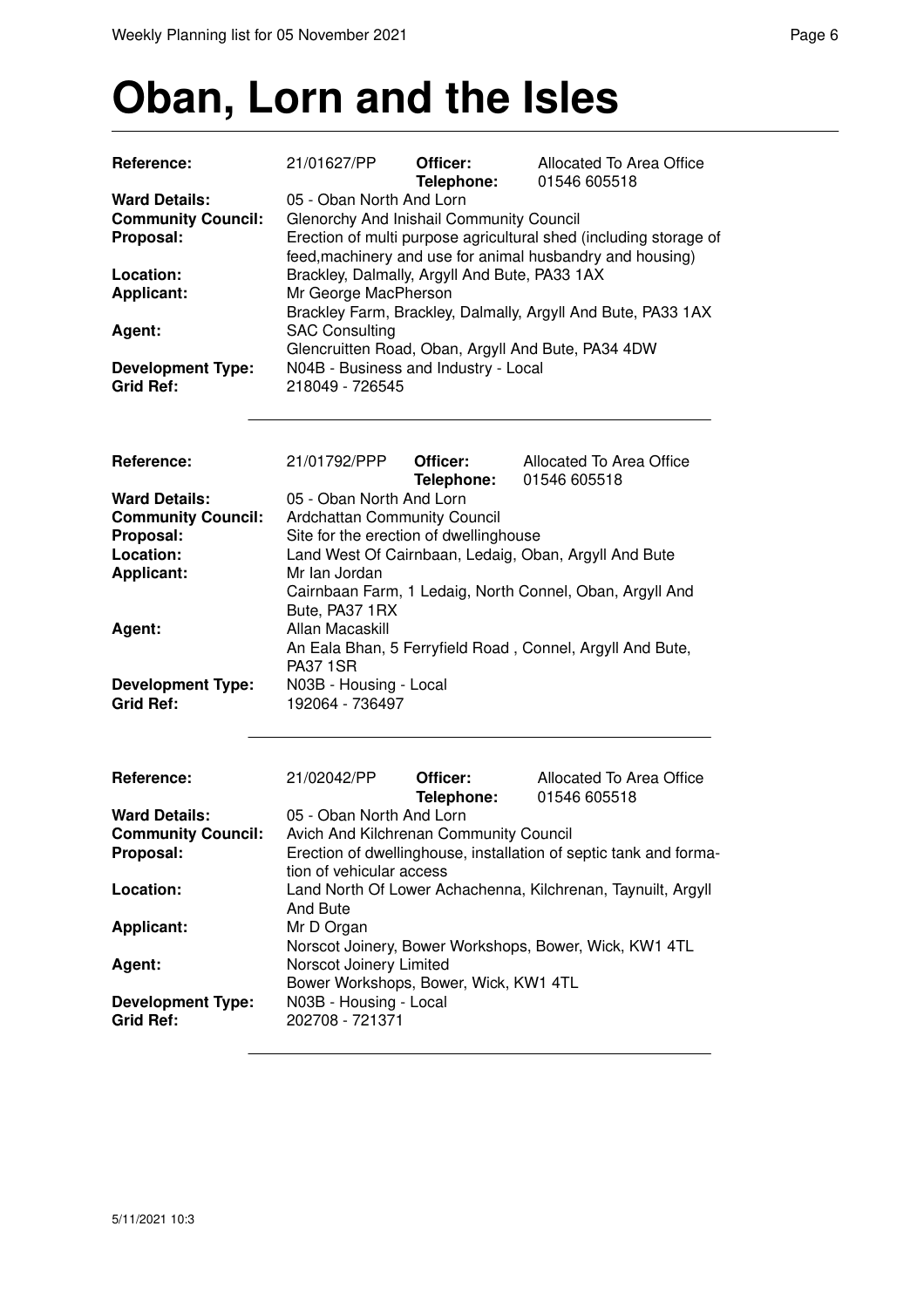Weekly Planning list for 05 November 2021 and the control of the Page 7 Page 7

| <b>Reference:</b>                            | 21/02045/PPP                                                                | Officer:<br>Telephone: | Fiona Scott<br>01546 605518 |
|----------------------------------------------|-----------------------------------------------------------------------------|------------------------|-----------------------------|
| <b>Ward Details:</b>                         | 04 - Oban South And The Isles                                               |                        |                             |
| <b>Community Council:</b>                    | <b>Oban Community Council</b>                                               |                        |                             |
| Proposal:                                    | Site for the erection of dwellinghouse                                      |                        |                             |
| Location:                                    | Plot 1 Land North West Of Barranrioch Mews, Glencruitten,                   |                        |                             |
|                                              | Oban, Argyll And Bute                                                       |                        |                             |
| <b>Applicant:</b>                            | Ms Jayne Mahmoud                                                            |                        |                             |
|                                              | Glen Sonas, Former Rare Breeds Park, Glencruitten, Oban,<br>Argyll And Bute |                        |                             |
| Agent:                                       | Beaton + McMurchy Architects Ltd.                                           |                        |                             |
|                                              | The Studio, Tigh Na Glaic, Taynuilt, Argyll And Bute, PA35 1JW              |                        |                             |
| <b>Development Type:</b><br><b>Grid Ref:</b> | N03B - Housing - Local<br>188903 - 729882                                   |                        |                             |

| Reference:                                   | 21/02047/PPP                                                                | Officer:<br>Telephone: | Fiona Scott<br>01546 605518 |
|----------------------------------------------|-----------------------------------------------------------------------------|------------------------|-----------------------------|
| <b>Ward Details:</b>                         | 04 - Oban South And The Isles                                               |                        |                             |
| <b>Community Council:</b>                    | <b>Oban Community Council</b>                                               |                        |                             |
| Proposal:                                    | Site for the erection of dwellinghouse                                      |                        |                             |
| Location:                                    | Plot 2 Land North West Of Barranrioch Mews, Glencruitten,                   |                        |                             |
|                                              | Oban, Argyll And Bute                                                       |                        |                             |
| <b>Applicant:</b>                            | Ms Jayne Mahmoud                                                            |                        |                             |
|                                              | Glen Sonas, Former Rare Breeds Park, Glencruitten, Oban,<br>Argyll And Bute |                        |                             |
| Agent:                                       | Beaton + McMurchy Architects Ltd.                                           |                        |                             |
|                                              | The Studio, Tigh Na Glaic, Taynuilt, Argyll And Bute, PA35 1JW              |                        |                             |
| <b>Development Type:</b><br><b>Grid Ref:</b> | N03B - Housing - Local<br>188927 - 729841                                   |                        |                             |

| Reference:                                   | 21/02082/PP                                                                                                                                                                                                     | Officer:<br>Telephone: | Judith Stephen<br>01546 605518                                  |  |
|----------------------------------------------|-----------------------------------------------------------------------------------------------------------------------------------------------------------------------------------------------------------------|------------------------|-----------------------------------------------------------------|--|
| <b>Ward Details:</b>                         | 05 - Oban North And Lorn                                                                                                                                                                                        |                        |                                                                 |  |
| <b>Community Council:</b>                    | Seil And Easdale Community Council                                                                                                                                                                              |                        |                                                                 |  |
| Proposal:                                    | Renewal of planning permission 18/00985/PP (Installation of<br>septic tank, formation of vehicular access, tanker layby, vehicle<br>turning area and ground re-profiling including rock armour pro-<br>tection) |                        |                                                                 |  |
| Location:                                    | And Bute                                                                                                                                                                                                        |                        | Land West Of Seaview Terrace, Ellenabeich, Isle Of Seil, Argyll |  |
| <b>Applicant:</b>                            | <b>Scottish Water</b><br>Castle House, 6 Castle Drive, Carnegie Campus, Dunfermline,<br><b>KY11 8GG</b>                                                                                                         |                        |                                                                 |  |
| Agent:                                       | <b>Scottish Water</b><br>31 Henderson Drive, Inverness, IV1 1TR                                                                                                                                                 |                        |                                                                 |  |
| <b>Development Type:</b><br><b>Grid Ref:</b> | N10B - Other developments - Local<br>175261 - 716824                                                                                                                                                            |                        |                                                                 |  |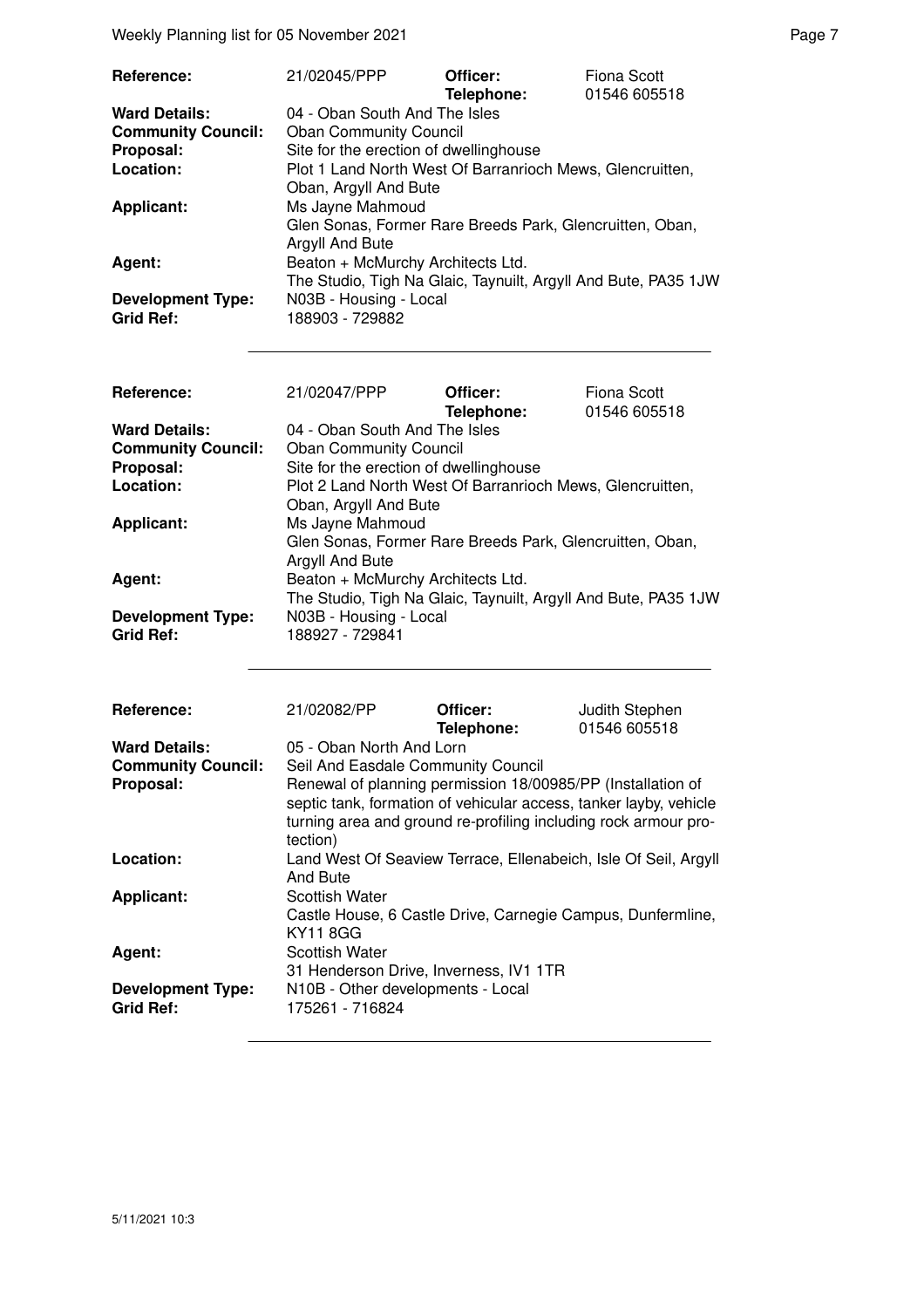Weekly Planning list for 05 November 2021 and the control of the Page 8 Page 8

| Reference:                | 21/02083/LIB                                                   | Officer:   | Judith Stephen |
|---------------------------|----------------------------------------------------------------|------------|----------------|
|                           |                                                                | Telephone: | 01546 605518   |
| <b>Ward Details:</b>      | 04 - Oban South And The Isles                                  |            |                |
| <b>Community Council:</b> | <b>Mull Community Council</b>                                  |            |                |
| Proposal:                 | Replace existing Slate roof finish with Natural Slates         |            |                |
| Location:                 | Ulva Manse, Ulva, Isle Of Mull, Argyll And Bute, PA73 6LZ      |            |                |
| <b>Applicant:</b>         | <b>NWMCWC Ltd</b>                                              |            |                |
|                           | Penmore Mill, Dervaig, Isle Of Mull, Argyll And Bute, PA75 6QS |            |                |
| Agent:                    | <b>Bruce &amp; Neil Chartered Architects</b>                   |            |                |
|                           | 26 Alexandra Place, Corran Esplanade, Oban, Argyll And Bute,   |            |                |
|                           | <b>PA34 5PU</b>                                                |            |                |
| <b>Development Type:</b>  | $N14$ - Listed bldg + con area consents                        |            |                |
| <b>Grid Ref:</b>          | 143663 - 739737                                                |            |                |

| Reference:                                   | 21/02086/PP                                                                             | Officer:<br>Telephone: | Allocated To Area Office<br>01546 605518                     |  |
|----------------------------------------------|-----------------------------------------------------------------------------------------|------------------------|--------------------------------------------------------------|--|
| <b>Ward Details:</b>                         | 04 - Oban South And The Isles                                                           |                        |                                                              |  |
| <b>Community Council:</b>                    | <b>Mull Community Council</b>                                                           |                        |                                                              |  |
| Proposal:                                    |                                                                                         |                        | Erection of dwellinghouse and formation of vehicular access  |  |
| Location:                                    | <b>Bute</b>                                                                             |                        | Land South Of Elzeard House, Aros, Isle Of Mull, Argyll And  |  |
| <b>Applicant:</b>                            | Anthony and Liberty Briggs                                                              |                        | Elzeard House, Aros, Isle Of Mull, Argyll And Bute, PA72 6JP |  |
| Agent:                                       | Organic Architects<br>140 West Princes Street, Helensburgh, Argyll And Bute, G84<br>8BH |                        |                                                              |  |
| <b>Development Type:</b><br><b>Grid Ref:</b> | N03B - Housing - Local<br>152152 - 745115                                               |                        |                                                              |  |

| Reference:                                   | 21/02299/NMA                                                                                                                                                                               | Officer:<br>Telephone: | Judith Stephen<br>01546 605518 |
|----------------------------------------------|--------------------------------------------------------------------------------------------------------------------------------------------------------------------------------------------|------------------------|--------------------------------|
| <b>Ward Details:</b>                         | 05 - Oban North And Lorn                                                                                                                                                                   |                        |                                |
| <b>Community Council:</b>                    | <b>Taynuilt Community Council</b>                                                                                                                                                          |                        |                                |
| Proposal:                                    | Non material amendment relveant to planning permission<br>20/01298/PP (Erection of dwellinghouse and ancillary holiday<br>letting unit and installation septic tank). Amendments to garage |                        |                                |
| Location:                                    | Plot 1 Deerview, Taynuilt, Argyll And Bute                                                                                                                                                 |                        |                                |
| <b>Applicant:</b>                            | Mr Gary And Lorna Smith                                                                                                                                                                    |                        |                                |
|                                              | Brownlow Heath Farm, Childs Lane, Brownlow, Congleton,<br>CW <sub>12</sub> 4TQ                                                                                                             |                        |                                |
| Agent:                                       | <b>Dualchas Architects</b>                                                                                                                                                                 |                        |                                |
|                                              | Unit 4, Building 5, Templeton Business Centre, 62 Templeton<br>Street, Glasgow, G40 1DA                                                                                                    |                        |                                |
| <b>Development Type:</b><br><b>Grid Ref:</b> | NMA 6W - NMA - Non-Householder (6 wk target)<br>201756 - 730798                                                                                                                            |                        |                                |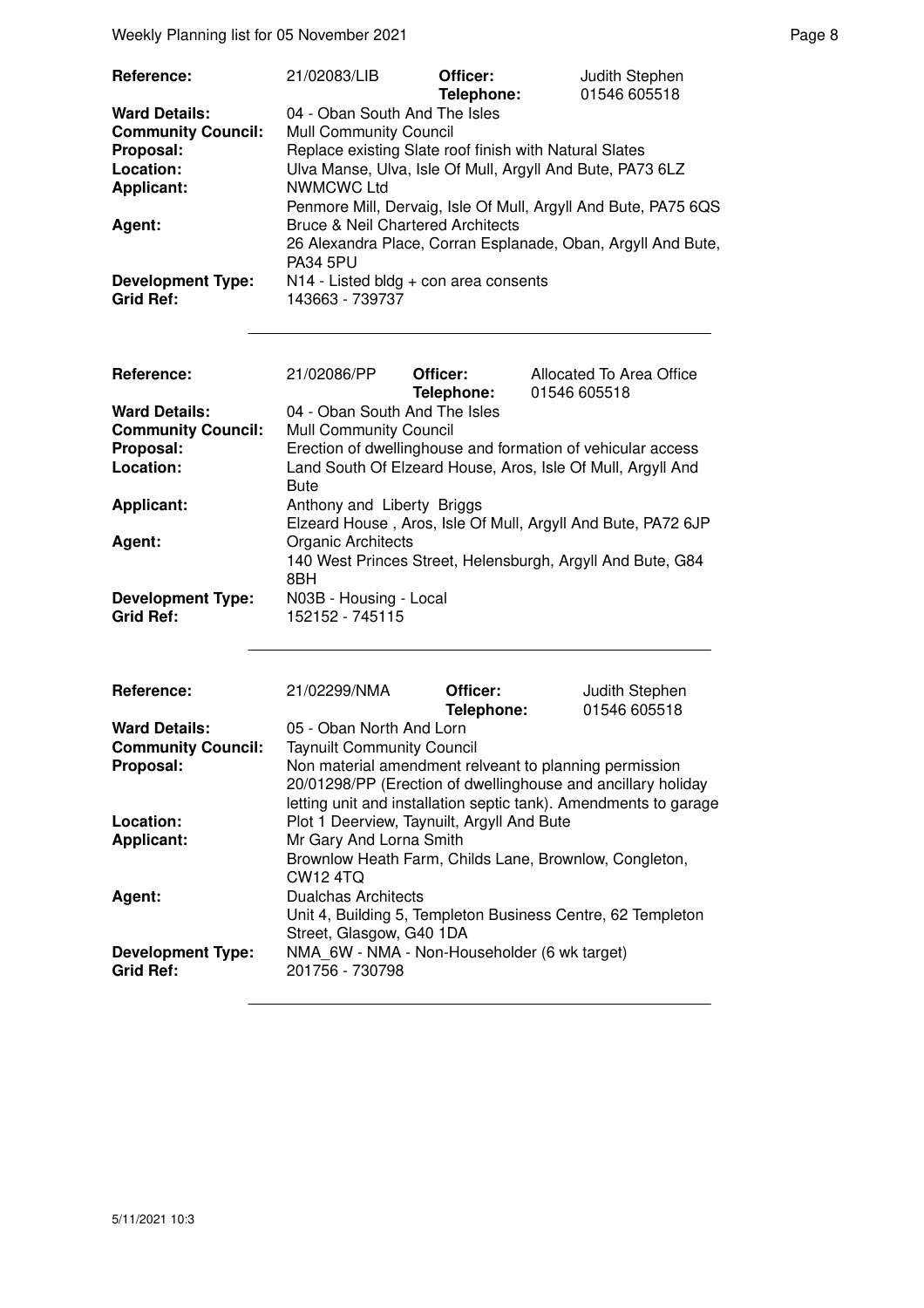## **Mid Argyll, Kintyre and Islay**

| Reference:                | 21/01313/PP                                                 | Officer:   | Kim MacKay                                                       |  |
|---------------------------|-------------------------------------------------------------|------------|------------------------------------------------------------------|--|
|                           |                                                             | Telephone: | 01546 605518                                                     |  |
| <b>Ward Details:</b>      | 01 - South Kintyre                                          |            |                                                                  |  |
| <b>Community Council:</b> | <b>Campbeltown Community Council</b>                        |            |                                                                  |  |
| Proposal:                 |                                                             |            | Change of use of land for the siting of a container for use as a |  |
|                           | farm stall (retrospective)                                  |            |                                                                  |  |
| Location:                 |                                                             |            | Land South West Of Homefield, Campbeltown, Argyll And            |  |
|                           | Bute, PA28 6NS                                              |            |                                                                  |  |
| <b>Applicant:</b>         | Thomas Young And Sons                                       |            |                                                                  |  |
|                           |                                                             |            |                                                                  |  |
|                           | Glencraigs Farm, Campbeltown, Argyll And Bute, PA28 6NS     |            |                                                                  |  |
| Agent:                    | Allan McDougall                                             |            |                                                                  |  |
|                           | 117 Sound Of Kintyre, Machrihanish, Campbeltown, Argyll And |            |                                                                  |  |
|                           | Bute, PA28 6GA                                              |            |                                                                  |  |
| <b>Development Type:</b>  | N10B - Other developments - Local                           |            |                                                                  |  |
| <b>Grid Ref:</b>          | 169460 - 623106                                             |            |                                                                  |  |
|                           |                                                             |            |                                                                  |  |
|                           |                                                             |            |                                                                  |  |
|                           |                                                             |            |                                                                  |  |
| Reference:                | 21/01393/PP                                                 | Officer:   | Tiwaah P Antwi                                                   |  |
|                           |                                                             | Telephone: | 01546 605518                                                     |  |
| <b>Ward Details:</b>      | 03 - Mid Argyll                                             |            |                                                                  |  |
| <b>Community Council:</b> | <b>Dunadd Community Council</b>                             |            |                                                                  |  |
|                           |                                                             |            |                                                                  |  |
| Proposal:                 |                                                             |            | Renewal of planning permission reference 18/01327/PP (Erec-      |  |
|                           |                                                             |            | tion of dwellinghouse, installation of sewage treatment plant    |  |
|                           | and formation of access)                                    |            |                                                                  |  |
| Location:                 |                                                             |            | Land North West Of Carnach, Kilmichael Glen, Lochgilphead,       |  |
|                           | Argyll And Bute                                             |            |                                                                  |  |
| <b>Applicant:</b>         | <b>RDS Forestry Ltd</b>                                     |            |                                                                  |  |
|                           |                                                             |            | Barfad Farm Office, School Road, Tarbert, Argyll And Bute,       |  |
|                           | <b>PA29 6UL</b>                                             |            |                                                                  |  |
| Agent:                    | <b>Bowman Stewart</b>                                       |            |                                                                  |  |
|                           |                                                             |            | Victoria Buildings, 1 34 Union Street, Lochgilphead, Argyll And  |  |
|                           | Bute, PA31 8JS                                              |            |                                                                  |  |
|                           |                                                             |            |                                                                  |  |
| <b>Development Type:</b>  | N03B - Housing - Local                                      |            |                                                                  |  |
| <b>Grid Ref:</b>          | 187940 - 696323                                             |            |                                                                  |  |
|                           |                                                             |            |                                                                  |  |
|                           |                                                             |            |                                                                  |  |
|                           |                                                             |            |                                                                  |  |
| Reference:                | 21/01815/PP                                                 | Officer:   | Allocated To Area Office                                         |  |
|                           |                                                             | Telephone: | 01546 605518                                                     |  |
| <b>Ward Details:</b>      | 01 - South Kintyre                                          |            |                                                                  |  |
| <b>Community Council:</b> | <b>Campbeltown Community Council</b>                        |            |                                                                  |  |
| Proposal:                 |                                                             |            | Installation of replacement roof covering and resurfacing of     |  |
|                           | vehicular access and parking area                           |            |                                                                  |  |
| Location:                 |                                                             |            | 19 Longrow, Campbeltown, Argyll And Bute, PA28 6ER               |  |
| <b>Applicant:</b>         | Primero Contracts Ltd                                       |            |                                                                  |  |
|                           |                                                             |            | 3 Tom Johnston Road, West Pitkerro Industrial Estate,            |  |
|                           | Dundee, DD4 8XD                                             |            |                                                                  |  |
|                           |                                                             |            |                                                                  |  |
| Agent:                    | N/A                                                         |            |                                                                  |  |
|                           | null                                                        |            |                                                                  |  |
| <b>Development Type:</b>  | N10B - Other developments - Local                           |            |                                                                  |  |
| <b>Grid Ref:</b>          | 171864 - 620477                                             |            |                                                                  |  |
|                           |                                                             |            |                                                                  |  |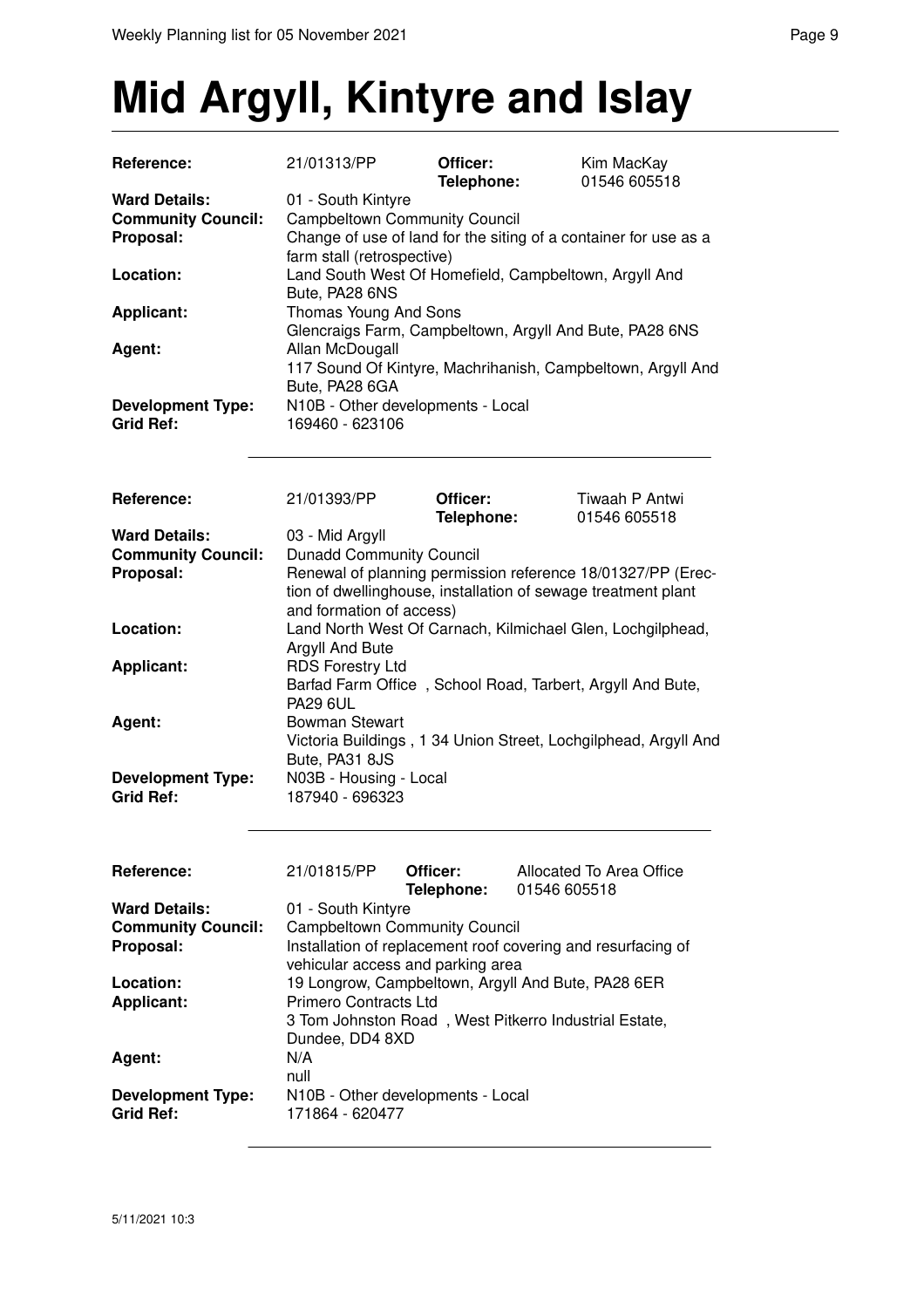Weekly Planning list for 05 November 2021 **Page 10** Page 10

| Reference:<br><b>Ward Details:</b>           | 21/01817/LIB                                                                                                                                                                            | Officer:<br>Telephone: | Allocated To Area Office<br>01546 605518                                                                                    |  |
|----------------------------------------------|-----------------------------------------------------------------------------------------------------------------------------------------------------------------------------------------|------------------------|-----------------------------------------------------------------------------------------------------------------------------|--|
| <b>Community Council:</b><br>Proposal:       | 01 - South Kintyre<br><b>Campbeltown Community Council</b><br>Installation of replacement roof covering, resurfacing of vehicu-<br>lar access and parking area and internal alterations |                        |                                                                                                                             |  |
| Location:<br><b>Applicant:</b>               | 19 Longrow, Campbeltown, Argyll And Bute, PA28 6ER<br><b>Primero Contracts Ltd</b><br>3 Tom Johnston Road, West Pitkerro Industrial Estate,                                             |                        |                                                                                                                             |  |
| Agent:                                       | Dundee, DD4 8XD<br>N/A                                                                                                                                                                  |                        |                                                                                                                             |  |
| <b>Development Type:</b><br><b>Grid Ref:</b> | N14 - Listed bldg + con area consents<br>171864 - 620477                                                                                                                                |                        |                                                                                                                             |  |
| <b>Reference:</b>                            | 21/02007/MIN                                                                                                                                                                            | Officer:<br>Telephone: | Allocated To Area Office<br>01546 605518                                                                                    |  |
| <b>Ward Details:</b>                         | 02 - Kintyre And The Islands                                                                                                                                                            |                        |                                                                                                                             |  |
| <b>Community Council:</b><br>Proposal:       | <b>Tarbert And Skipness Community Council</b>                                                                                                                                           |                        | Extraction of 25,000 tonnes of quality stone to construct a                                                                 |  |
|                                              | lation Windfarm                                                                                                                                                                         |                        | forestry track for use during the removal of timber from the<br>Habitat Management Plan Area of the consented High Constel- |  |
| Location:                                    | Land Approximately 4km South East Of Clachan And 10km<br>North Of Carradale, Argyll And Bute                                                                                            |                        |                                                                                                                             |  |
| <b>Applicant:</b>                            | High Constellation Windfarm Limited<br>Prospect House, Ground Floor West Suite, 5 Thistle Street,<br>Edinburgh, EH2 1DF                                                                 |                        |                                                                                                                             |  |
| Agent:                                       | N/A                                                                                                                                                                                     |                        |                                                                                                                             |  |
| <b>Development Type:</b><br><b>Grid Ref:</b> | N02B - Minerals - Local<br>181642 - 650650                                                                                                                                              |                        |                                                                                                                             |  |
|                                              |                                                                                                                                                                                         |                        |                                                                                                                             |  |
| <b>Reference:</b>                            | 21/02026/PP                                                                                                                                                                             | Officer:<br>Telephone: | Allocated To Area Office<br>01546 605518                                                                                    |  |
| <b>Ward Details:</b>                         | 02 - Kintyre And The Islands                                                                                                                                                            |                        |                                                                                                                             |  |
| <b>Community Council:</b>                    | <b>Islay Community Council</b>                                                                                                                                                          |                        |                                                                                                                             |  |
| Proposal:                                    |                                                                                                                                                                                         |                        | Siting of 4 glamping pods, installation of septic tank and                                                                  |  |
| Location:                                    | upgrading of existing vehicular access<br>Land North Of Taigh Fhraoich, Lotts, Isle Of Islay, Argyll And<br>Bute, PA42 7DD                                                              |                        |                                                                                                                             |  |
| <b>Applicant:</b>                            | Ms Rebecca Squires                                                                                                                                                                      |                        |                                                                                                                             |  |
| Agent:                                       | C/o Agent<br><b>Bowman Stewart</b>                                                                                                                                                      |                        |                                                                                                                             |  |
|                                              |                                                                                                                                                                                         |                        | Victoria Buildings, 1 34 Union Street, Lochgilphead, Argyll And                                                             |  |
|                                              | Bute, PA31 8JS                                                                                                                                                                          |                        |                                                                                                                             |  |
| <b>Development Type:</b><br><b>Grid Ref:</b> | N10B - Other developments - Local<br>134924 - 652661                                                                                                                                    |                        |                                                                                                                             |  |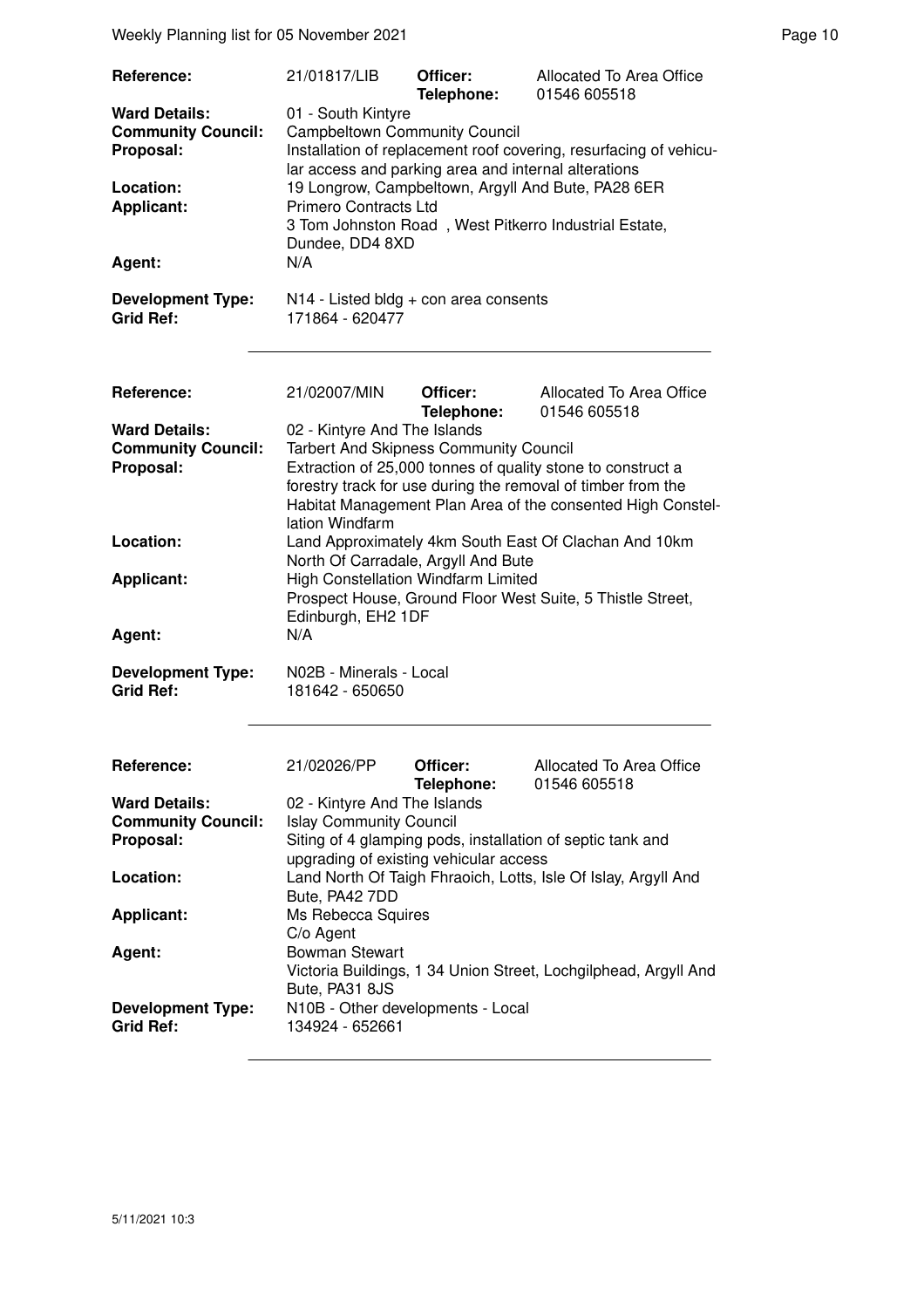Weekly Planning list for 05 November 2021 **Page 11** and the US of the Page 11

| <b>Reference:</b>                            | 21/02103/PP                                                                                          | Officer:<br>Telephone: | Allocated To Area Office<br>01546 605518                      |  |  |
|----------------------------------------------|------------------------------------------------------------------------------------------------------|------------------------|---------------------------------------------------------------|--|--|
| <b>Ward Details:</b>                         | 02 - Kintyre And The Islands                                                                         |                        |                                                               |  |  |
| <b>Community Council:</b>                    | <b>Islay Community Council</b>                                                                       |                        |                                                               |  |  |
| Proposal:                                    | Formation of first floor balcony                                                                     |                        |                                                               |  |  |
| Location:                                    | 7DX                                                                                                  |                        | Excise House, Lagavulin, Isle Of Islay, Argyll And Bute, PA42 |  |  |
| <b>Applicant:</b>                            | Mr David Livingstone<br>The Old Excise House, Lagavulin, Isle Of Islay, Argyll And<br>Bute, PA42 7DX |                        |                                                               |  |  |
| Agent:                                       | Nicholson Nairn Architects                                                                           |                        | Bishops Court, Rectory Lane, Whickham, NE16 4PA               |  |  |
| <b>Development Type:</b><br><b>Grid Ref:</b> | N01 - Householder developments<br>140557 - 645872                                                    |                        |                                                               |  |  |

| Reference:                                   | 21/02257/NMA                                                                                                                                                         | Officer:<br>Telephone: | Kim MacKay<br>01546 605518 |  |
|----------------------------------------------|----------------------------------------------------------------------------------------------------------------------------------------------------------------------|------------------------|----------------------------|--|
| <b>Ward Details:</b>                         | 02 - Kintyre And The Islands                                                                                                                                         |                        |                            |  |
| <b>Community Council:</b>                    | <b>East Kintyre Community Council</b>                                                                                                                                |                        |                            |  |
| Proposal:                                    | Non material amendment to planning permission 20/01501/PP<br>(Erection of carport and replacement shed (part retrospective))<br>Formation of garage door to car port |                        |                            |  |
| Location:                                    | 1 Woodside Cottages, Carradale, Campbeltown, Argyll And<br>Bute, PA28 6SB                                                                                            |                        |                            |  |
| <b>Applicant:</b>                            | Mr Andrew Lawton<br>1 Woodside Cottages, Carradale, Campbeltown, Argyll And<br>Bute, PA28 6SB                                                                        |                        |                            |  |
| Agent:                                       | <b>Tom Grant Architects</b><br>41 Longrow, Campbeltown, Argyll And Bute, PA28 6ER                                                                                    |                        |                            |  |
| <b>Development Type:</b><br><b>Grid Ref:</b> | NMA 4W - NMA - Householder (4 wk target)<br>181298 - 638332                                                                                                          |                        |                            |  |